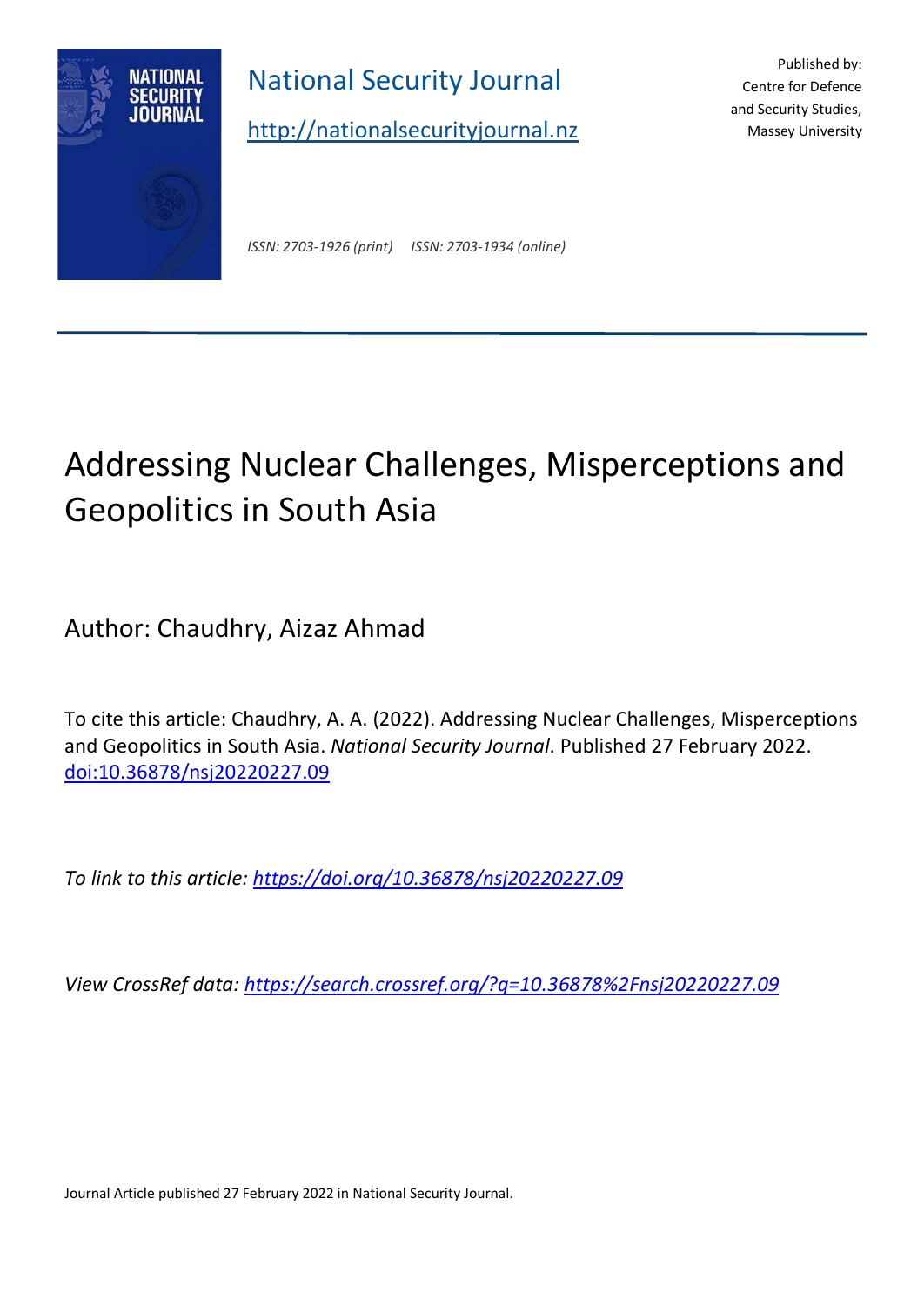## ADDRESSING NUCLEAR CHALLENGES, MISPERCEPTIONS AND GEOPOLITICS IN SOUTH ASIA

#### Aizaz Ahmad Chaudhry1

India and Pakistan, two nuclear-armed neighbours, have vital stakes in maintaining strategic stability in South Asia. However, some disturbing shifts are now being observed in India's approach towards the imperatives of strategic stability. Its aggressive pursuit of military modernisation and acquisition of emerging technologies, coupled with reported doctrinal shifts, such as pre-emptive counterforce strategy, pose a serious challenge to nuclear deterrence. The Indian leadership seems to have been emboldened by the US tilt towards India, manifested by the growing US-India strategic partnership. These developments have heightened Pakistan's sense of insecurity. This essay seeks to assess the short-, medium- and long-term challenges to strategic stability in South Asia. It suggests a three-tiered framework of confidence-building measures at the bilateral level between India and Pakistan, the trilateral level among China, India and Pakistan, and the multilateral level whereby the major powers could facilitate conventional and nuclear confidence-building measures in the region.

Key Words: South Asia, strategic stability, nuclear deterrence, confidence-building measures

#### **Introduction**

Ever since the nuclearisation of South Asia in 1974, when India conducted its first nuclear weapons test, the cause of peace has been best served only when strategic stability has been maintained in the region.<sup>1</sup> While there is no agreed definition of strategic stability, it commonly refers to either the absence of incentives to use nuclear weapons first

<sup>1</sup> Ambassador Aizaz Ahmad Chaudhry served as a member of the Foreign Service of Pakistan for 37 years, rising to the rank of the Foreign Secretary of Pakistan from December 2013 to March 2017. He has served as Ambassador of Pakistan to the United States and the Netherlands, Foreign Office Spokes-<br>man and deputy permanent representative of Pakistan to the United Nations.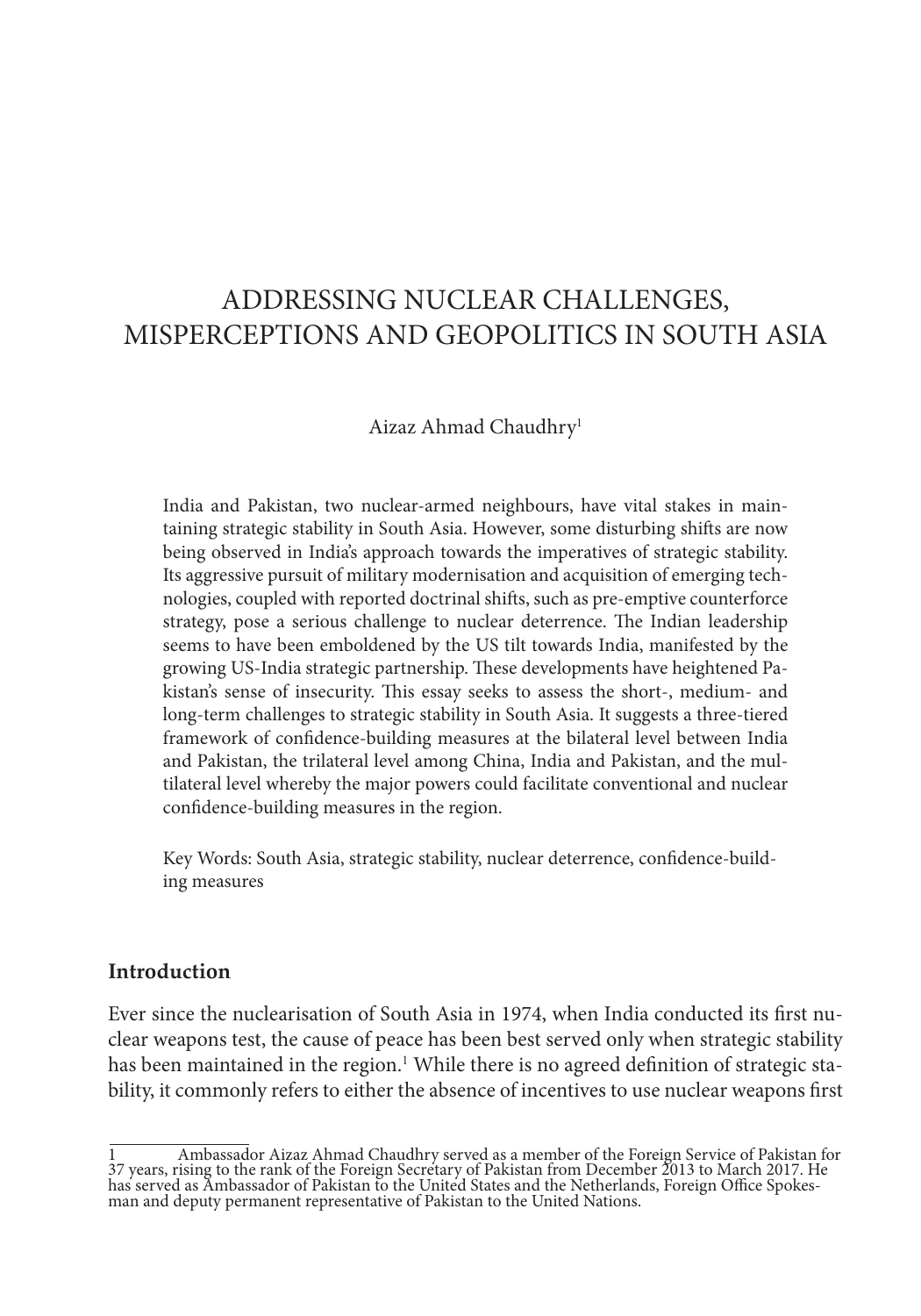under crisis stability or incentives to build up a nuclear force under arms race stability. This definition can further be expanded to refer to the absence of armed conflict between nuclear-armed states and even more broadly to a regional security environment in which states have peaceful relations. Irrespective of its formulation, there have been developments that complicate strategic stability in South Asia.

Pakistan has sought to maintain strategic stability, even as India has sought to tilt this balance in its favour. India's offensive nuclear force posture coupled with doctrinal shifts and aggressive conventional undertakings have accentuated conventional asymmetries, challenging nuclear deterrence and strategic stability in South Asia.<sup>2</sup> These activities have been enabled by the active support of the United States and other partners in the West, which have opened the technological spigots and relaxed their strategic export controls to build India as a counterweight to China. This US investment in India is exacerbating Pakistan's security dilemma and increasing strategic instability.<sup>3</sup> This essay will explore these various factors to address near-, mid- and long-term challenges, misperceptions and geopolitical factors to identify recommendations for fostering strategic stability in South Asia.

## **Near-, Medium- and Long-Term Challenges**

South Asia is beset by a range of challenges that weaken strategic stability in the region. Near-term challenges emanate from India's newfound tendency to conduct surgical strikes against Pakistan. Medium-term risks stem from the reports of India's shift towards pre-emption in conventional and nuclear domains portending a high risk of miscalculation. Long-term concerns about strategic stability in South Asia come from growing Indian ambitions to assert its hegemony in South Asia, marked by its concomitant efforts to coerce and dominate its smaller neighbours.

## **Near-Term Challenges**

In the near term, a major risk stems from India's strategy of surgical strikes against Pakistan, which is predicated upon the assumption that the two nuclear-armed states can engage in the limited conventional confrontation while staying below the nuclear threshold. However, such a concept is fraught with the risk of nuclear escalation. In September 2016, India claimed to have carried out a surgical strike against targets across the line of control (LOC) even though the strike did not actually take place.<sup>4</sup> Then, in February 2019, India carried out a stand-off bombing near the Balakot area of the Khyber Pakhtunkhwa province of Pakistan and claimed to have killed 300 persons.<sup>5</sup> This time, the strike was carried out, but no one was killed.<sup>6</sup> India perhaps wanted to establish a 'new normal' of conducting surgical strikes against Pakistan at will, presuming that Pakistan's response would remain conventional and would not escalate to a nuclear exchange. Within this, external actors—primarily the United States and its allies in the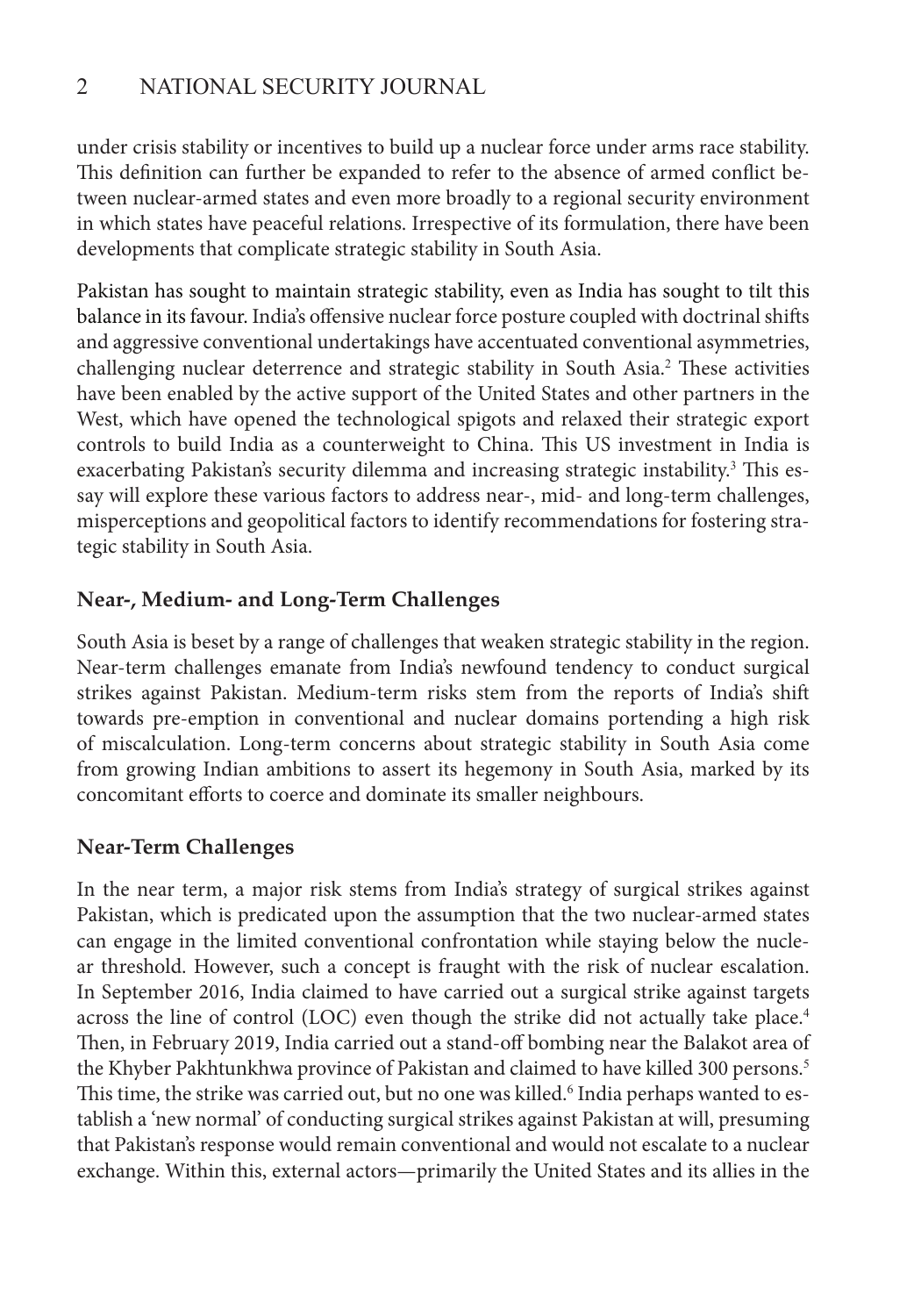West—initially encouraged India to escalate and blamed Pakistan, only seeking to defuse the situation later following Pakistan's restrained and proportional response.<sup>7</sup>

Critically, India's strategy of conducting surgical strikes is highly irresponsible since even minor conventional conflict has the potential to escalate into a nuclear exchange between the two with unthinkable consequences. Further, this high-risk approach is an upgrade of India's cold start doctrine, which aimed to find space for a limited conventional war under Pakistan's nuclear threshold.<sup>8</sup> For years, India denied having adopted this doctrine until its military leaders acknowledged its existence.<sup>9</sup>

This upgrade from cold start to pre-emptive surgical strikes has been further complicated by India's conduct of terrorism inside Pakistan, which seeks to wage hybrid warfare below the kinetic threshold. In November 2020, Pakistan presented evidence of Indian sponsorship of terrorism in Pakistan during a press conference in which Foreign Minister Shah Mahmood Qureshi made public a dossier of Indian financial and material sponsorship of multiple terrorist organisations, including United Nations (UN)-designated terrorist organisations Jamaat-ul-Ahrar, Balochistan Liberation Army and Tehreek-i-Taliban Pakistan, and stated 'today we presented irrefutable evidence to the world on Indian state's insatiable appetite for terrorism, violence and instability, funding banned organisations, arming terrorists, savage attacks on innocent civilians and desperately trying to lobby against Flag of Pakistan's growing global role of peace and progress; India has become a rogue state. It is time the world wakes up to an Indian state that is only incredible in its fanaticism.<sup>10</sup>

Foreign Minister Qureshi also referred to terrorist attacks, in particular incidents in Quetta and Peshawar, which were a manifestation of India's 'grand design' to destabilise Pakistan, disrupt its journey towards economic revival, cause political upheaval and sabotage the China-Pakistan Economic Corridor (CPEC).<sup>11</sup> In September 2021, Foreign Minister Qureshi presented another more detailed dossier on India's war crimes and human rights violations in Indian-occupied Kashmir.<sup>12</sup> The dossier comprised three chapters: the first on war crimes by the Indian army and its genocidal actions; the second on the disappointment of Kashmiris and how a local resistance movement is being established despite the propaganda of normality; and a third on how UN Security Council (UNSC) resolutions, international laws and humanitarian laws are being violated through efforts to bring about demographic change in the valley. The majority of the references in the dossier came from international and Indian media outlets as well as international human rights organisations.

#### **Medium-Term Challenges**

In the medium term, a serious challenge to strategic stability in South Asia is marked by India's reported shift in nuclear posture towards a pre-emptive counterforce strategy, under which it would seek to achieve escalation dominance by completely dis-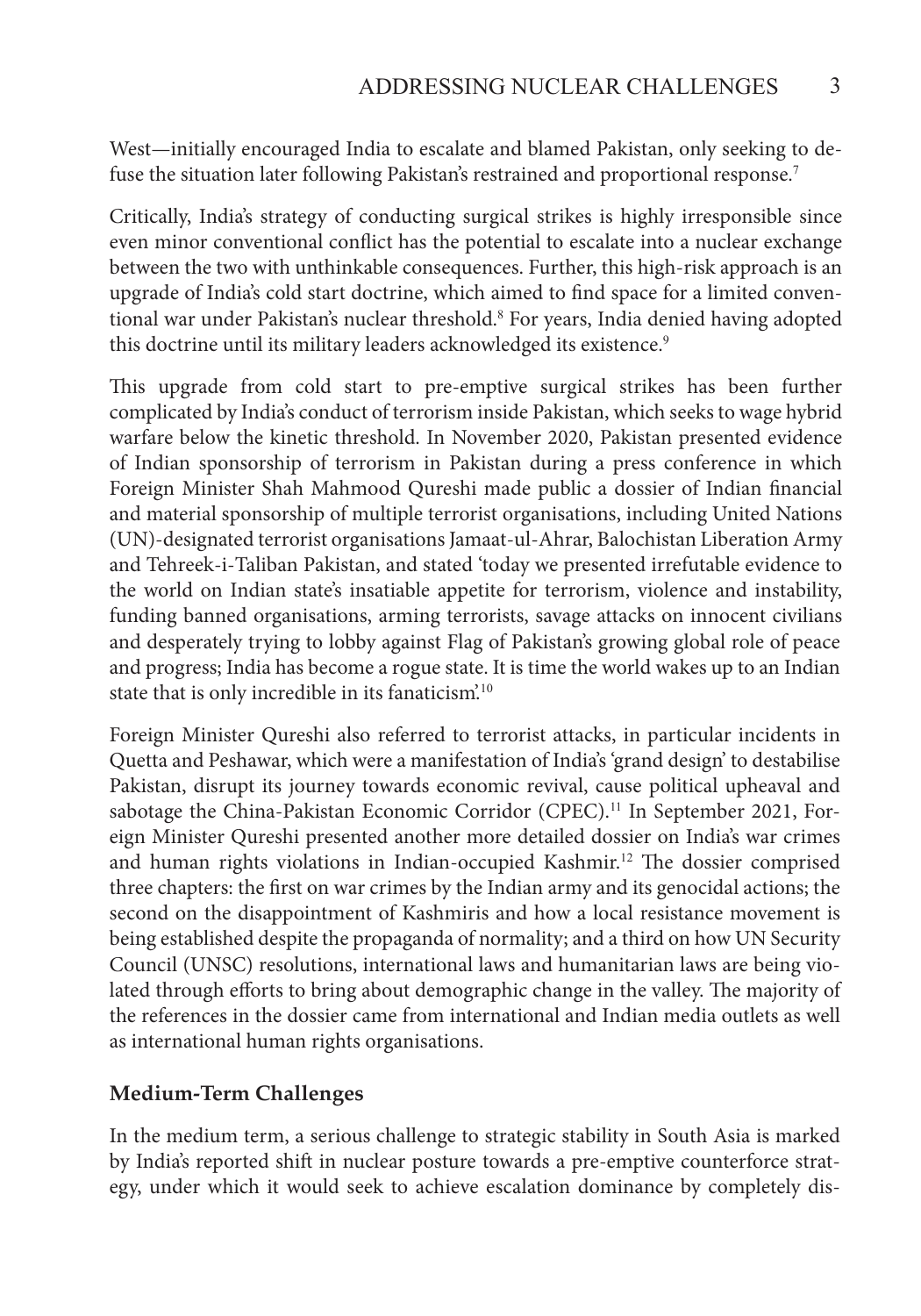arming Pakistan of its nuclear weapons.<sup>13</sup> If implemented, this strategy would precipitate increased nuclear force alert and readiness status on both sides. Not only would a pre-emptive counterforce strategy mean that India would increase the readiness of its nuclear forces, but Pakistan would also have to revise its nuclear force posture since it may be faced with a use-it-or-lose-it dilemma. When faced with an imminent nuclear attack from India, Pakistan would have to decide whether to wait and risk losing the majority of its nuclear arsenal or to launch a nuclear attack. This would be highly destabilising. As a result, there would be a significant compression of time in avoiding a miscalculation that could result in a nuclear exchange between India and Pakistan.

This potential shift towards counterforce is occurring in the wake of statements by Indian leaders, such as India's Defence Minister Rajnath Singh's statement on India's no-first-use (NFU) policy on August 16, 2019, which stated that India's NFU policy had been adhered to thus far, but 'what happens in the future depends on the circumstances'.<sup>14</sup> Further, in 2016, India's Defence Minister Manohar Parrikar stated 'Why do lot of people say that India is for "not first use…why should I bind myself? I should say I am a responsible nuclear power and I will not use it irresponsibly.<sup>15</sup> Such statements have sown doubts over India's commitment to its stated posture of NFU. This has further contributed to some experts concluding that India has been moving towards a pre-emptive counterforce strategy.<sup>16</sup> While India may have undertaken an NFU pledge,<sup>17</sup> its abandonment of minimal credible deterrence in favour of a rapidly growing strategic nuclear triad and military space programme suggests otherwise.<sup>18</sup>

## **Long-Term Challenges**

In the long term, India's hegemonic ambitions for South Asia, which tries to coerce and dominate its smaller neighbours, demonstrates an unwillingness to resolve deeprooted nuclear flash point disputes like Kashmir, and undertakes a confrontational approach towards its neighbours has contributed to perpetual instability in South Asia. These include India's actions of August 2019 whereby it stripped Kashmiris of the special autonomy they had for seven decades through a rushed presidential order and by repealing Article 370 of the Indian constitution.<sup>19</sup> India's move to unilaterally annex the disputed territory of Jammu and Kashmir is a violation of UNSC resolutions, which prohibit any unilateral change to the disputed status of the territory until Kashmiris are granted their right to self-determination through an UN-sponsored plebiscite.<sup>20</sup>

Along with this presidential order came the excessive and brutal use of force by Indian security forces against the people of Jammu and Kashmir.<sup>21</sup> There has been a worldwide protest over the gross human rights violations perpetrated against Kashmiris. These actions also violate the bilateral Simla Agreement of 1972, whereby both India and Pakistan committed not to 'unilaterally alter the situation'.<sup>22</sup> Of late, India is also carrying out demographic engineering in the occupied Kashmir with the aim of changing its Muslim majority status.<sup>23</sup>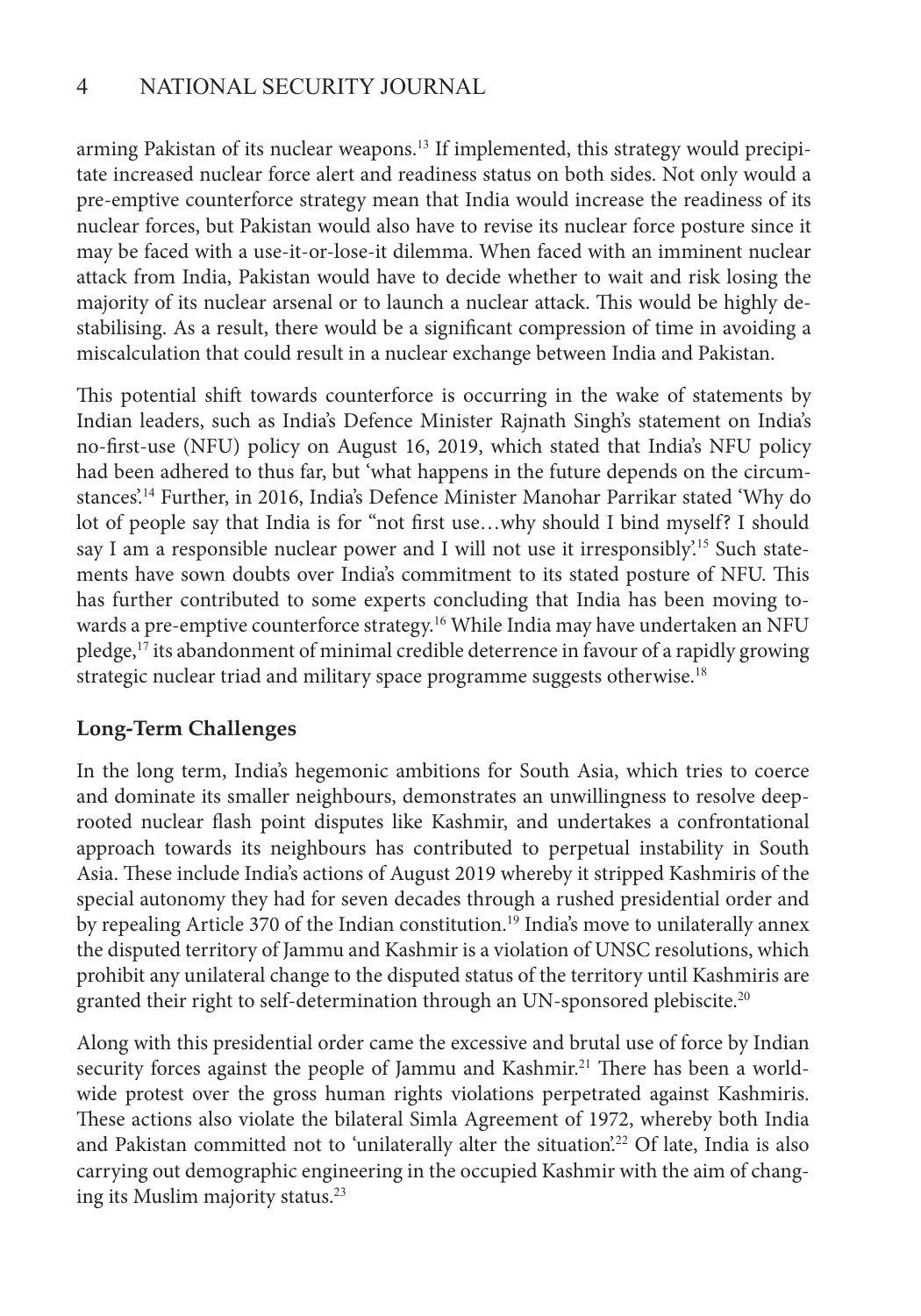#### **Misperceptions on Strategic Stability in South Asia**

In addition to the aforementioned challenges, there are a number of misperceptions on strategic stability in South Asia that must be addressed. These misperceptions arise out of a lack of effective platforms for bilateral communication and dialogue, provocative and irresponsible rhetoric, as well as deliberate attempts to build negative narratives about the adversary.

#### **India**

The first among the misperceptions regarding India is the view that it is a responsible nuclear state and is engaged in moderate military modernisation.<sup>24</sup> India's nuclear weapons complex is expanding rapidly, with concomitant increases in its fissile material stockpiles. India has estimated 5.2±1.6 tonnes of highly enriched uranium (HEU) enriched to about 30 per cent uranium-235, 0.6±0.15 tonnes of weapon-grade plutonium, and 8.2±3.5 tonnes of reactor-grade plutonium that includes 0.4 tonnes of safeguarded plutonium.25 It is also pursuing a sustained military build-up, which has severe implications for regional peace and security. Its defence spending was \$64.1 billion in 2020, only second to China in the region.<sup>26</sup> Further, the military trade between the US and India alone has reached approximately \$20 billion in the last 15 years, and India has also been buying defence equipment from Russia and Israel.<sup>27</sup>

The second among the misperceptions is that India's political and military leadership has been restrained in its statements and actions. India's leaders have been engaged in provocative rhetoric and war mongering, which have reached dangerously high levels, including Parrikar's 2016 statement on NFU cited above. In October 2017, the Indian Air Force Chief Marshal, B.S. Dhanoa, stated that "the Indian Air Force (IAF) can target Pakistan's nuclear sites and has the capability to help the army in carrying out surgical operations.<sup>28</sup> India's Chief of the Army Staff, General Bipin Rawat, has also repeatedly threatened Pakistan with a surgical strike, as with his September 2017 threat to repeat Indian surgical strikes against Pakistan.<sup>29</sup> A related dimension is India's tendency to justify its official rhetoric and acts of aggression against Pakistan under the garb of fighting terrorism.<sup>30</sup>

#### **Pakistan**

The first among the misperceptions pertaining to Pakistan is the view that Pakistan's nuclear programme is the fastest growing.<sup>31</sup> This is mere speculation and not based on the facts that instead suggest that estimates around Pakistan's nuclear arsenal lack primary source data.32 Nuclear deterrence is not a static concept. India's pursuit of advanced missiles, precision-strike weaponry, a layered ballistic missile defence system and second-strike capability necessitates qualitative and quantitative changes to Pakistan's nuclear forces in order to maintain the credibility of nuclear deterrence.<sup>33</sup>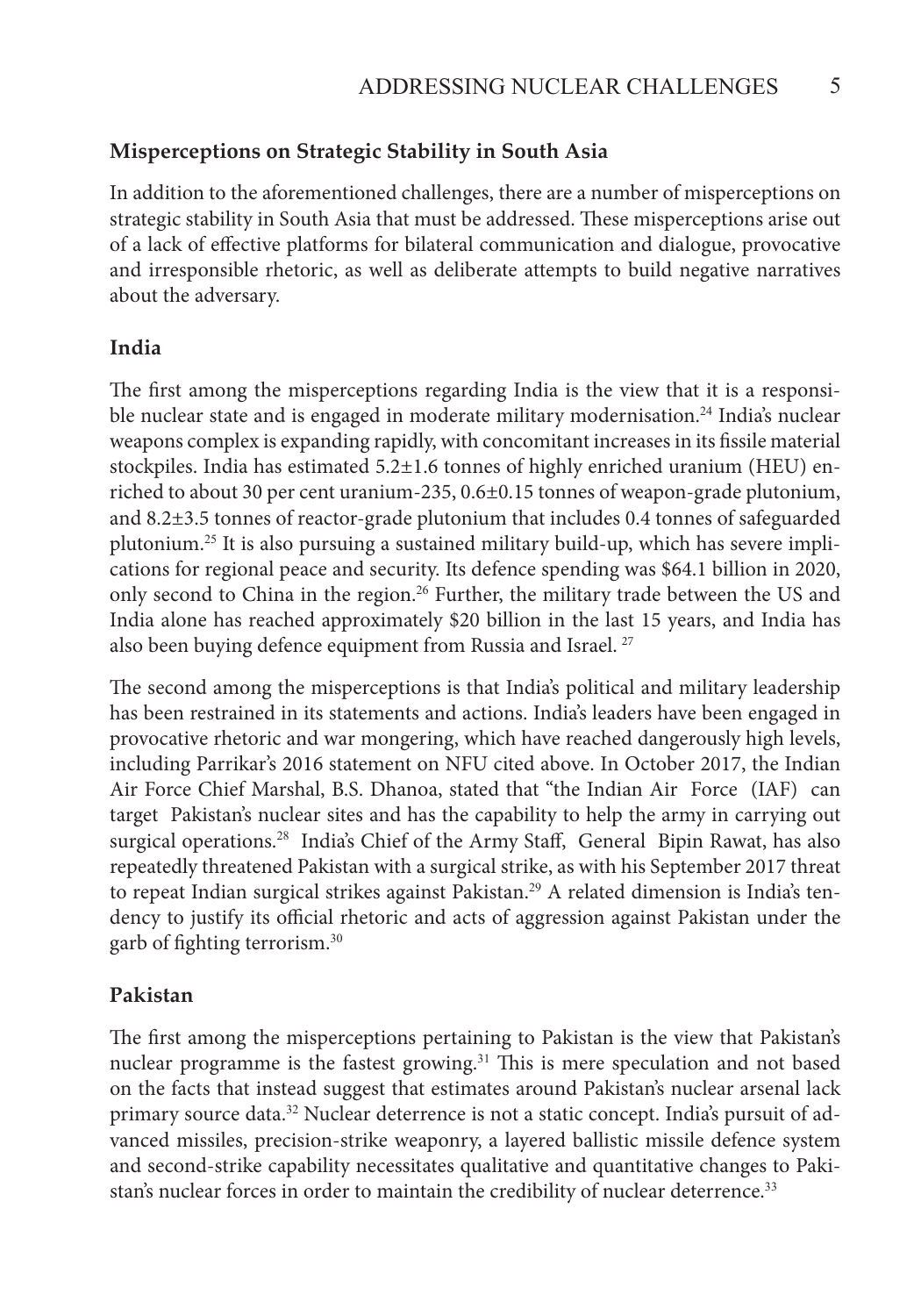The second misperception is that Pakistan's nuclear assets could land in the hands of the terrorists. This potential has been disproven by Pakistan's record on the safety and security of its nuclear programme.<sup>34</sup> Furthermore, over the past two decades, Pakistan has confronted terrorism at a great human and financial sacrifice, and has succeeded in this endeavour.<sup>35</sup> At no point in time have Pakistan's nuclear assets come under any threat of theft or misappropriation.<sup>36</sup> This is because Pakistan has invested in creating a robust command and control system.<sup>37</sup> Further, Pakistan has instituted an additional layer of export controls so that no item of dual-use technology enters or leaves the country without scrutiny.<sup>38</sup> Pakistan has also engaged in comprehensive nuclear security cooperation with International Atomic Energy Agency (IAEA) and participated actively in the four Nuclear Security Summits from 2010 to 2016.<sup>39</sup>

 The third misperception is that Pakistan would share its nuclear technology with Muslim countries or other states. Pakistan has invested more than any other state in ensuring that its nuclear technology remains secure and strictly used for its defence and peaceful use in agriculture, medicine and industry.<sup>40</sup> Nonetheless, a series of myths have resulted suggesting that since Pakistan is a Muslim state and a nuclear weapon developed by it would be shared with other countries and terms it as an 'Islamic bomb.<sup>241</sup> As just one example of such mischaracterisations, in November 2013 a media report emerged that Pakistan's nuclear weapons would be shared with Saudi Arabia.<sup>42</sup> Pakistan immediately discredited this story as it has always maintained that its nuclear assets are only for the defence of Pakistan and to deter any aggression against it.<sup>43</sup>

## **Geopolitics Shaping Nuclear South Asia**

The above misperceptions about India's and Pakistan's nuclear programmes are propagated mostly by Western media as a pressure tactic against Pakistan in the context of South Asian geopolitics. Further, the international community has tended to overlook its own collective peril in India's massive militarisation coupled with the irresponsible rhetoric of its leaders. Instead, it has encouraged India's activities by signing deals and long-term defence agreements.<sup>44</sup> To better understand the impact of these misperceptions on strategic stability, it is crucial to examine the geopolitics impacting South Asia.

## **United States**

At one level, the situation in South Asia may be viewed in the context of evolving US-China strategic competition, which appears to be intensifying. The US Indo-Pacific strategy and its forerunner the US pivot and rebalance to the Asia-Pacific region were aimed at counter-balancing a rising China.<sup>45</sup> The United States has chosen India as its key ally in this endeavour.<sup>46</sup> As a result, the US-India strategic partnership is emerging as a major threat to the strategic balance in the South Asian region. The United States has facilitated exceptions and special waivers for India at the IAEA and the Nuclear Suppliers Group as part of these efforts.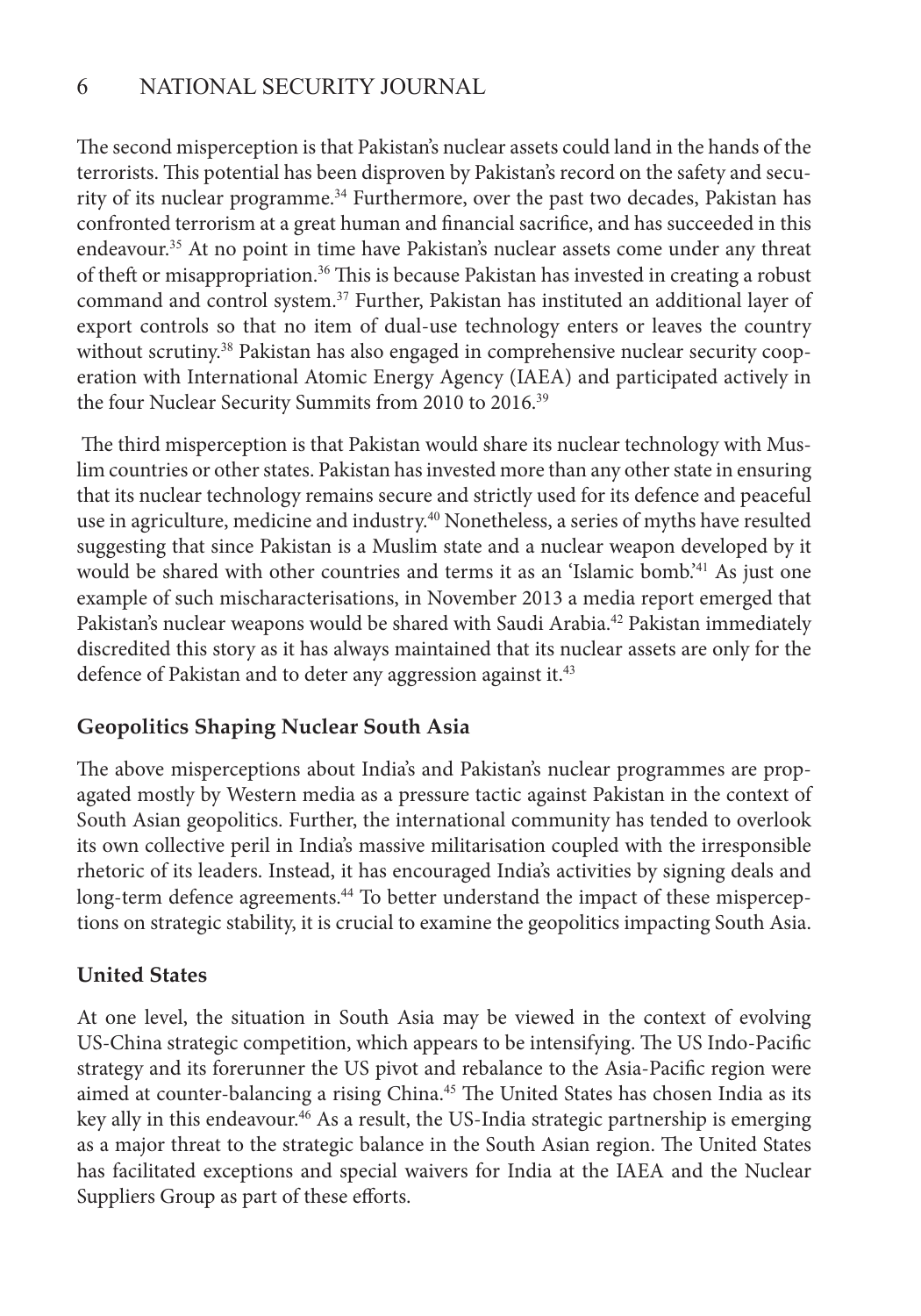The United States has also signed defence agreements with India and is supplying military hardware worth billions of dollars. Among these, it has concluded with India the Defence Trade and Technology Initiative in 2012, the Logistics Exchange Memorandum of Agreement in 2016, the Communications, Compatibility and Security Agreement in 2018 and the Basic Exchange and Cooperation Agreement in 2020.<sup>47</sup> Furthermore, India has signed civil nuclear deals with the United States among others, thus sparing its own fissile material for military purposes.<sup>48</sup> India has also teamed up with the United States, Australia and Japan in the Quadrilateral Security Dialogue, purportedly to watch over the sea lanes of communications and contain China.<sup>49</sup>

Notably, the US strategic tilt has emboldened India's present leadership to embark on an ambitious project of internally creating a Hindu 'Rashtra' or nation, while externally establishing South Asia as its exclusive area of influence.<sup>50</sup> The creation of Hindu Rashtra is ostensibly aimed at reviving Hindu glory. The project is propelled by the philosophy of Rashtriya Swayamsevak Sangh (RSS), which envisions no space for non-Hindus and is especially hostile towards the Muslims of India.<sup>51</sup> India is now going through an internal convulsion pushing the country farther away from its avowed principles of democracy, secularism and pluralism that its founding fathers espoused.

Externally, India is now engaged in a confrontational mode with most of its neighbours, also enabled by the United States. With Pakistan, India has been trying to seek a military solution for the past several decades to a simmering dispute over Jammu and Kashmir.<sup>52</sup> The continual skirmishes at the LOC have consistently jeopardised the peace and tranquillity of the region.<sup>53</sup> India's heavy-handed approach towards Nepal and Sri Lanka and its recent stand-off with China in Ladakh have further contributed to the instability in South Asia.<sup>54</sup> Further, India's use of Afghanistan to create terrorism and instability in Pakistan seems to be a part of its strategy of pressurising Pakistan from both east and west, often referred to as the 'double squeeze' against Pakistan.<sup>55</sup> These activities, which are enabled through US support, suggest the need for it to play a greater role in advising India to change its present confrontational approach and to work towards regional peace.

#### **China and Russia**

As it relates to South Asia, China appears to be desirous of a peaceful rise and stability in its bordering regions. China has consistently supported multilateralism and globalism, as reflected in the connectivity and infrastructure development under its Belt and Road Initiative (BRI) which has engaged and benefited over sixty countries.<sup>56</sup> China has also embarked on six economic corridors, including one involving Pakistan, called CPEC. Regrettably, India has chosen to oppose both BRI and  $\text{CPEC.}^{57}$  The combined US and Indian opposition to the BRI creates tensions with China and contributes to tensions in the region.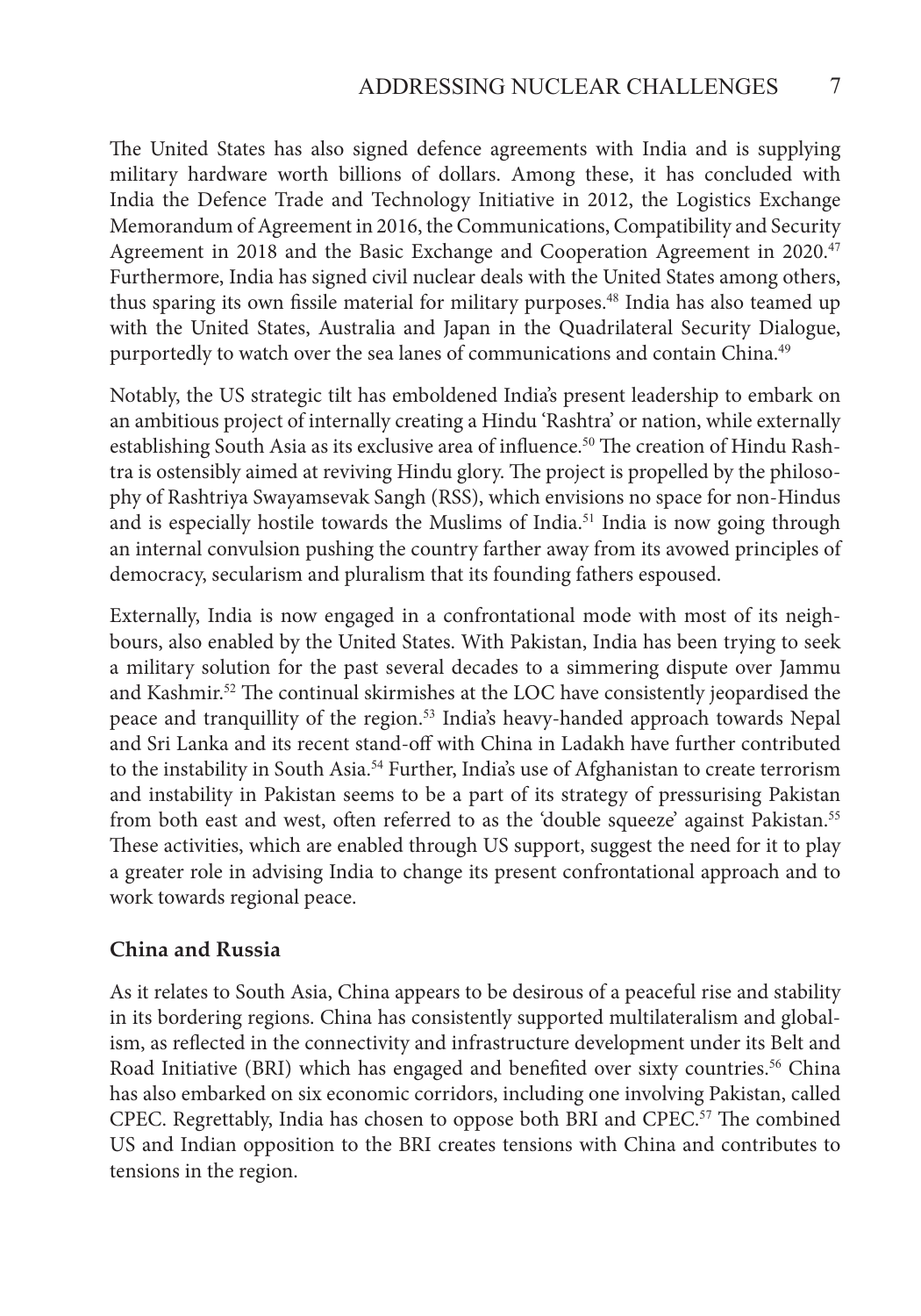Alongside China's economic engagement of the region, Russia stands as one of India's oldest and largest military hardware suppliers.<sup>58</sup> As of 2018, India and Russia signed an agreement for the sale of the S-400 air defence system, which could further destabilise the region building further pressure on strategic stability. In 2020, Russia also offered three refurbished Kilo-class submarines to India, which could also exacerbate regional tensions and a potential naval arms race. Further, India has commenced manufacturing 400 T-90S battle tanks, extending their building license through 2028.<sup>59</sup> While these defence deals have a destabilising impact on strategic stability, there are examples of growing synergies between Pakistan and Russia that could be stabilising, such as their cooperation in building a North-South gas pipeline in Pakistan.

## **Conclusion**

In confronting the challenges, misperceptions and geopolitics that threaten strategic stability in South Asia, a three-tiered framework of confidence-building measures is required. Bilaterally, Pakistan proposed in 2006 a three-pronged Strategic Restraint Regime to India, comprising nuclear restraint, conventional balance and conflict resolution.<sup>60</sup> Unfortunately, this proposal was neither accepted nor responded to by India. Yet, in the larger interest of peace, the region does need a mutually acceptable restraint regime that enables India and Pakistan to engage in discussions on conflict prevention and nuclear risk reduction. Trilaterally, China, India and Pakistan should engage in trilateral dialogues at the track-2 level, and later track-1.5 level. Among the topics that would be eligible for discussion are prevention of nuclear related accidents, confidence building measures, and regular platform for trilateral dialogue. These dialogues would enhance mutual understanding among these three countries and contribute to strategic stability in South Asia.

Multilaterally, the United States, China and Russia could facilitate a revival of the India-Pakistan expert group meetings on conventional and nuclear CBMs that operated from 2004-2012, producing many useful nuclear confidence-building measures and agreements. Given India's sensitivities about external involvement in the region, this could be accomplished through informal dialogue either at the UN General Assembly's First Committee meetings or on the side lines of the Conference on Disarmament in Geneva. Further, regional economic integration and connectivity, as under the rubric of the Shanghai Cooperation Organisation, in which both India and Pakistan are members, could also be fostered to assist in building mutual confidence in the South Asian region. At a time when major power competition, primarily between the United States and China, seems to be intensifying, it is important that India and Pakistan do not get caught up in this competition. Instead, it is crucial for the two sides to undertake measures at the bilateral, trilateral and multilateral levels, to reduce nuclear related risks and bolster mutual confidence about each other's intent and capabilities in the larger interest of strategic stability in South Asia.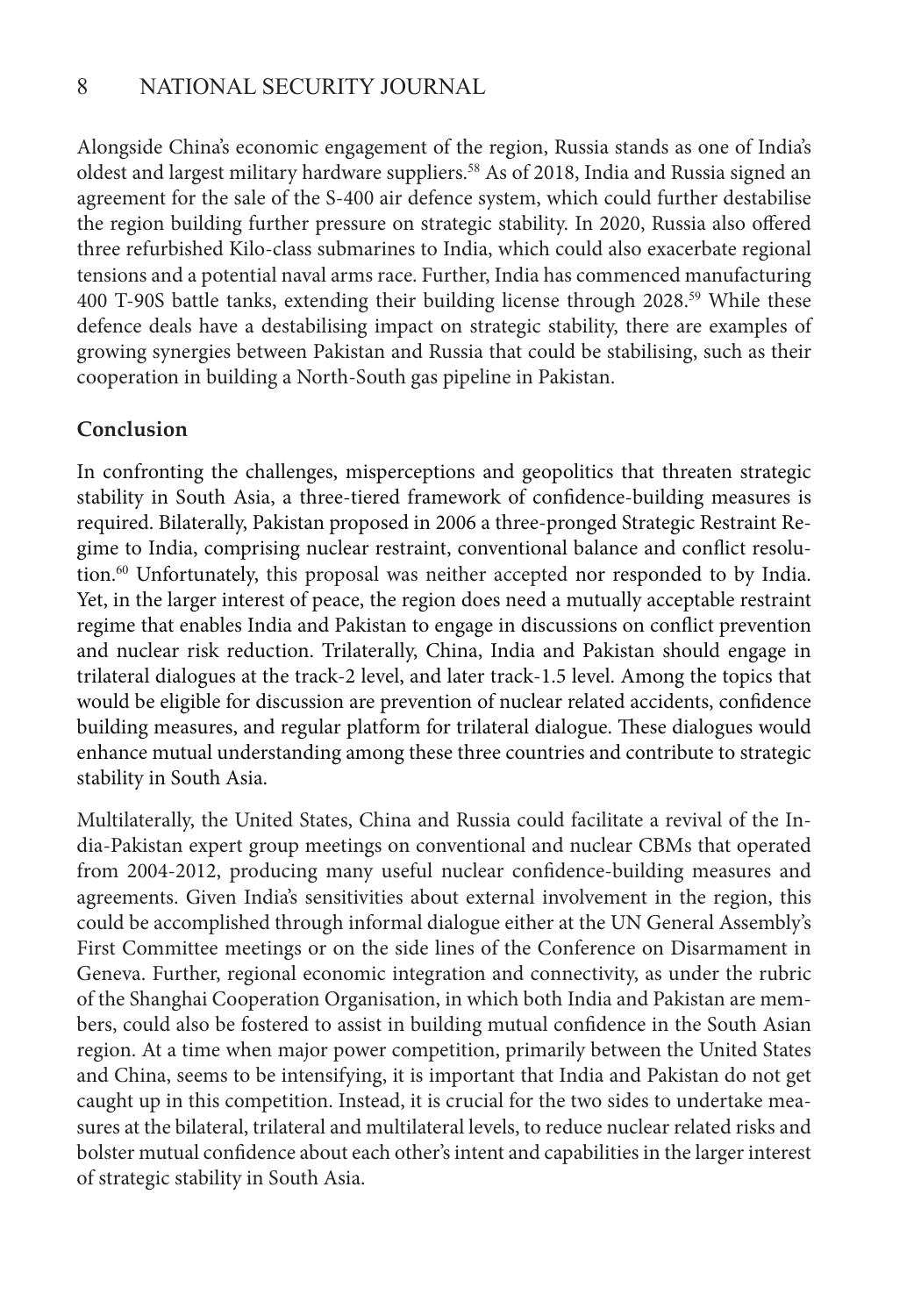www.ctbto.org/specials/testing-times/18-may-1974-smiling-buddah>. accessed on 12 Oct. 2021: and Ac-1 Comprehensive Nuclear-Test-Ban Treaty Organization, '18 May 1974 – Smiling Buddah', <https:// ton, James, 'Reclaiming Strategic Stability', 5 Feb. 2013, <https://carnegieendowment.org/2013/02/05/ reclaiming-strategic-stability-pub-51032>.

2 Nuclear deterrence prevents two nuclear armed adversaries from launching an attack on the other out of fear of a counter nuclear attack with unacceptable damage. Each nuclear power maintains a high level of instant and overwhelming destructive capability against any aggression - the ability, visible and credible to a would-be attacker, to inflict unacceptable damage upon the attacker with forces that survive a surprise attack.

 $\overline{\mathbf{z}}$  journals/world-politics/article/abs/idealist-internationalism-and-the-security-dilemma/7094783665386F-3 The theory of security dilemma was originated by John Herz. He argued that in an anarchic international system, states are concerned about their security. An increase in power by one state threatens other states, causing them to acquire power. This renders state insecure thus resulting in action-reaction spiral of power and security accumulation. Herz, John, 'Idealist Internationalism and the Security Dilemma', *World Politics*, vol. 2, no. 2, January 1950, pp. 157-180, <https://www.cambridge.org/core/ D81A25DF98C7EEC223>. Security is viewed as a zero-sum game, resulting in greater instability as the opponent responds to the resulting reductions in security. Barry Buzan calls this security dilemma a 'power-security dilemma'. Buzan, Barry, *People, States and Fear: The National Security Problem in International Relations* (Chapel Hill, N.C.: University of North Carolina Press, 1983), p. 157.

 $\overline{a}$ 4 Abbas, Syed Sammer, 'Army rubbishes Indian 'surgical strikes' claim as two Pakistani soldiers killed at LoC', *Dawn*, 29 Sep. 2016, <https://www.dawn.com/news/1286881>.

5 *Economic Times*, 'Indian air strike in Balakot killed 300 militants: Sources', 26 Feb. 2019, <https:// economictimes.indiatimes.com/news/defence/indian-air-strike-in-balakot-killed-300-militants-sources/ articleshow/68165466.cms>.

6 Iqbal, Anwar, 'Experts question India's claim of destroying militant camp near LoC', *Dawn*, 27 Feb. 2019, <https://www.dawn.com/news/1466258/experts-question-indias-claim-of-destroying-militantcamp-near-loc>.

7 *Dawn*, '2 Indian aircraft violating Pakistani airspace shot down; pilot captured', 27 Feb. 2019, <https://www.dawn.com/news/1466347>; and *Dawn*, 'Pakistan frees captured Indian pilot Abhinandan in peace gesture," 1 Mar. 2019,  $\langle$ https://www.dawn.com/news/1466951>.

8 Ladwig III, Walter C., 'A Cold Start for Hot Wars? The Indian Army's New Limited War Doctrine', *Quarterly Journal: International Security*, vol. 32. no. 3. (Winter 2007/08): 158-190, <https://www. belfercenter.org/publication/cold-start-hot-wars-indian-armys-new-limited-war-doctrine>.

9 Unnithan, Sandeep, 'We will Cross Again', *India Today*, 4 Jan. 2017, <https://www.indiatoday.in/magazine/interview/story/20170116-lt-general-bipin-rawat-surgical-strikes-indian-army-985527-2017-01-04>.

10 Syed, Baqir Sajjad, 'Specific proof of Indian terrorism in Pakistan unveiled', *Dawn*, 15 Nov. 2020, <https://www.dawn.com/news/1590441>.

11 Ibid

12 *Dawn*, Pakistan unveils dossier on war crimes, rights violations in Indian-occupied Kashmir', 12 Sep. 2021, <https://www.dawn.com/news/1645981>.

13 Clary, Christopher and Narang, Vipin, 'India's Counterforce Temptations: Strategic Dilemmas, Doctrine, and Capabilities', International Security, vol. 43, no. 3, Winter 2018/19, pp. 7-52, <https:// direct.mit.edu/isec/article/43/3/7/12216/India-s-Counterforce-Temptations-Strategic>; *The Times of India*, 'Why Bind Ourselves to 'No First Use Policy', Says Defence Minister Parrikar on India's Nuclear Doctrine," 10 Nov. 2016, <https://timesofindia.indiatimes.com/india/Having-a-stated-nuclearpolicy-means-giving-away-strength-says-Parrikar/articleshow/55357107.cms>; and Remarks by Vipin Narang, 'Plenary: Beyond the Nuclear Threshold: Causes and Consequences of First Use', Carnegie International Nuclear Policy Conference, Washington, DC, 20 Mar. 2017, <https://carnegieendowment. org/2017/03/20/plenary-beyond-nuclear-threshold-causes-and-consequences-of-first-use-pub-64779>.

14 Bagchi, Indrani, 'No first use' of nukes policy is open to review: Rajnath Singh', *The Times of India*, 17 Aug. 2019, <timesofindia.indiatimes.com/india/no-first-use-of-nukes-policy-is-open-to-review-ra-<br>inath/articles

15 Chaudhury, Dipanjan Roy, 'Why bind ourselves to 'no first use policy', says Manohar Parrikar on India's nuke doctrine', *The Economic Times*, 12 Jul. 2018, <https://economictimes.indiatimes.com/ news/defence/why-bind-ourselves-to-no-first-use-policy-says-parrikar-on-indias-nuke-doctrine/article- show/55357808.cms?from=mdr>.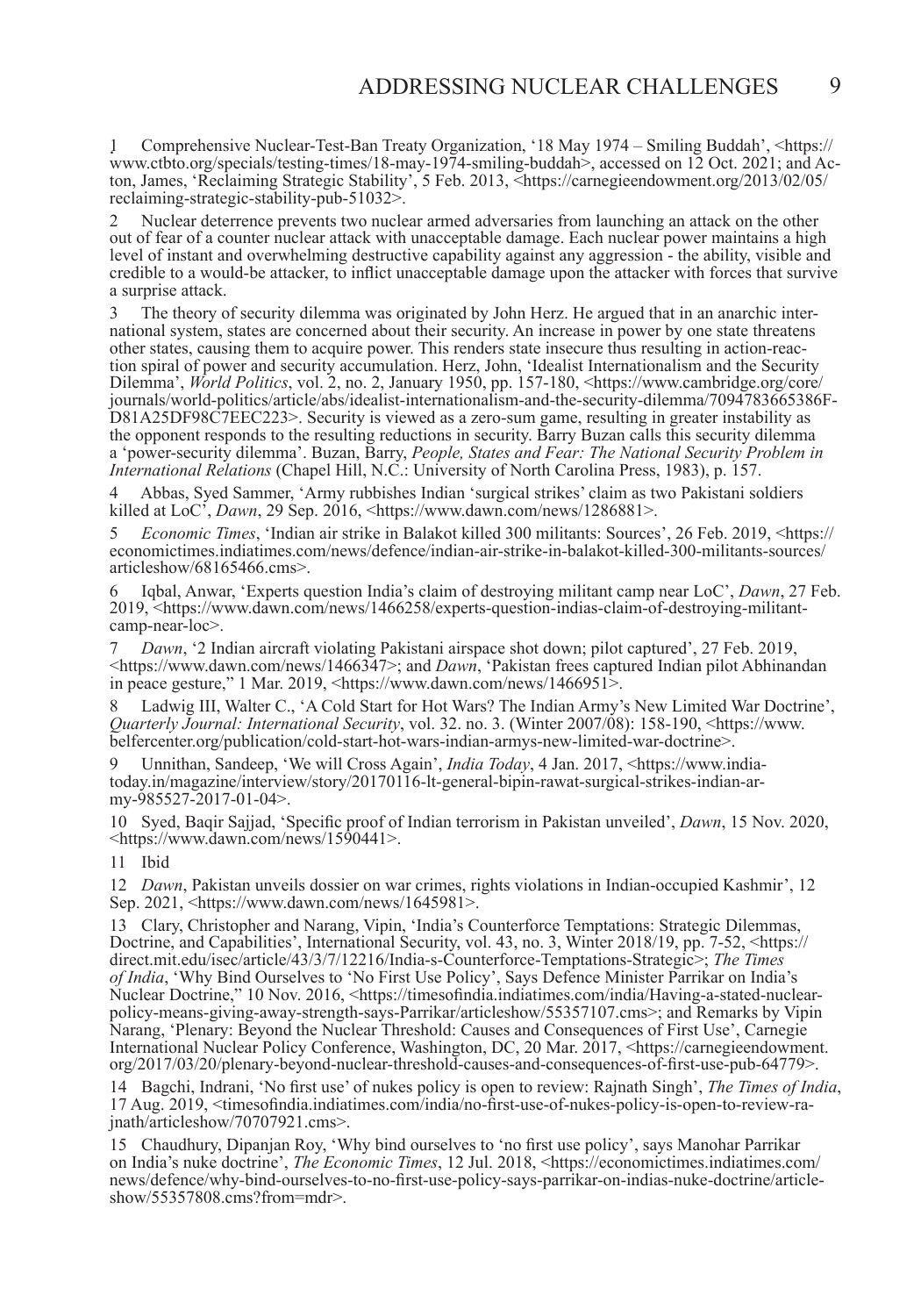16 Clary, Christopher and Narang, Vipin, 'India's Counterforce Temptations: Strategic Dilemmas, Doctrine, and Capabilities', International Security, vol. 43, no. 3, Winter 2018/19, pp. 7-52, <https://direct. mit.edu/isec/article/43/3/7/12216/India-s-Counterforce-Temptations-Strategic>.

17 Arms Control Association, 'India's Draft Nuclear Doctrine', <https://www.armscontrol.org/act/1999- 07/indias-draft-nuclear-doctrine>, accessed on 12 Oct. 2021.

18 Hussain, Mian Zahid and Ahmed, Raja Qaiser, 'Space Programs of India and Pakistan: Military and Strategic Installations in Outer Space and Precarious Regional Strategic Stability', *Space Policy*, vol. 47, Feb. 2019, pp. 63-75, <https://www.sciencedirect.com/science/article/abs/pii/S0265964617300929>.

19 *Dawn*, 'India revokes occupied Kashmir's special autonomy through rushed presidential decree', 5 Aug. 2019, <https://www.dawn.com/news/1498227>.

20 Resolution 47, *The India-Pakistan Question,* UNSCR, <http://unscr.com/en/resolutions/doc/47>.

21 International Crisis Group, 'Raising the Stakes in Jammu and Kashmir', Report No. 310, 5 Aug. 2020, <https://www.crisisgroup.org/asia/south-asia/kashmir/310-raising-stakes-jammu-and-kashmir>.

22 'Agreement on Bilateral Relations between the Government of India and the Government of Paki- stan (Simla Agreement) July 2, 1972' UN Peacemakers, <https://peacemaker.un.org/sites/peacemaker. un.org/files/IN%20PK 720702 Simla%20Agreement.pdf>.

23 Saaliq, Sheikh and Hussain, Aijaz, 'India's Residency Law in Kashmir Amplifies Demographic Fears," *The Washington Post*, 4 Aug. 2020, <https://www.washingtonpost.com/world/asia\_pacific/indias-residency-law-in-kashmir-amplifies-demographic-fears/2020/08/04/35403ed2-d6ca-11ea-a788-2ce86 ce81129\_story.html>.

24 Malik, Mahvish, 'Nuclear Normalcy: A Reality Check of India's Nuclear Non-Proliferation Record', *Strategic Studies*, vol. 39, no. 2, Summer 2019, pp. 18-32, <https://www.jstor.org/stable/48544297?refreqid=excelsior%3A7b7172c3748365aa27bdb3268b84a20f&seq=1#metadata\_info\_tab\_contents>; and Mustafa, Malik Qasim; Jalili, Ghazala Yasmin; and Mahmood, Tahir, 'Pakistan and India: Non-proliferation Credentials<sup>3</sup>, Islamabad Papers, Nuclear Paper Series No. 2, 2016, <http://issi.org.pk/wp-content/ uploads/2016/02/Nuclear-Paper-Series-No.-2.pdf>.

25 "International Panel on Fissile Materials, 'Countries: India', https://fissilematerials.org/countries/ india.html>, accessed on 12 Oct. 2021.

26 International Institute for Strategic Studies, 'Chapter Six: Asia', *The Military Balance*, vol. 121, no. 1, 24 Feb. 2021, pp. 218-313, <https://www.tandfonline.com/doi/full/10.1080/04597222.2021.1868795>.

27 India is set to acquire \$2.8 billion worth of MH-60R Seahawk helicopters, which will help the Indian Navy's prowess in the Indian Ocean against China. It has also been offered a Missile Technology Control Regime Category-1 Sea Guardian unmanned aerial system and is slated to receive 30 of them. Additionally, India acquired P8I Anti-Submarine Warfare (ASW) aircraft worth \$3 billion for the Indian Navy, 22 Anti-ship Harpoon missiles from Boeing worth \$200 million, AH-64E Apache Guardian Attack Helicopters and CH-47F Chinook helicopters worth \$5 billion and 10 C-17 Globe master III heavy-lift transport aircraft for \$4 billion. Siddiqui, Huma, 'India-US Military trade to soon touch \$ 25 bn; and Boeing offers F-15EX Eagle for IAF', *Financial Express*, 29 Jan. 2021, <https://www.financialexpress. com/defence/india-us-military-trade-to-soon-touch-25-bn-boeing-offers-f-15ex-eagle-for-iaf/2181814>.

28 Mustafa, Malik Qasim, 'India's Offensive Military Preparedness Against Pakistan: A Threat to Regional Peace and Stability', Issue Brief, Institute of Strategic Studies Islamabad, 16 Oct. 2017, <http:// issi.org.pk/wp-content/uploads/2017/10/IB\_Qasim\_October\_16\_2017.pdf>.

29 *The Indian Express*, 'Army Chief Bipin Rawat Warns Pakistan: Second Surgical Strike if it is Required', 26 Sep. 2017, <https://indianexpress.com/article/india/army-chief-bipin-rawat-warns-pakistansecond-surgical-strike-if-that-is-required-4861237>.

30 Boone, Jon, 'Narendra Modi Labels Pakistan "Mothership of Terrorism"', *The Guardian*, 16 Oct. 2016, <https://www.theguardian.com/world/2016/oct/16/narendra-modi-mothership-of-terrorism-pakistan-brics-goa>.

31 Salik, Naeem, 'Pakistan's Nuclear Force Structure in 2025', Carnegie Endowment for International Peace, 20 Jun. 2016, <https://carnegieendowment.org/2016/06/30/pakistan-s-nuclear-force-structure-in-2025-pub-63912>; and Haider, Sajjad, 'Pakistan has World's Fastest Growing Nuclear Programme: US think tank', *Dawn*, 24 Nov. 2014, <https://www.dawn.com/news/1146584>.

32 Ibid.

33 Khattak, Masood Ur Rehman, 'Indian Military Modernisation: Implications for Pakistan', *Strategic Studies*, vol. 39, no. 1 Spring 2019, pp. 20-40, <https://www.jstor.org/stable/48544286?seq=1#metadata info tab contents>.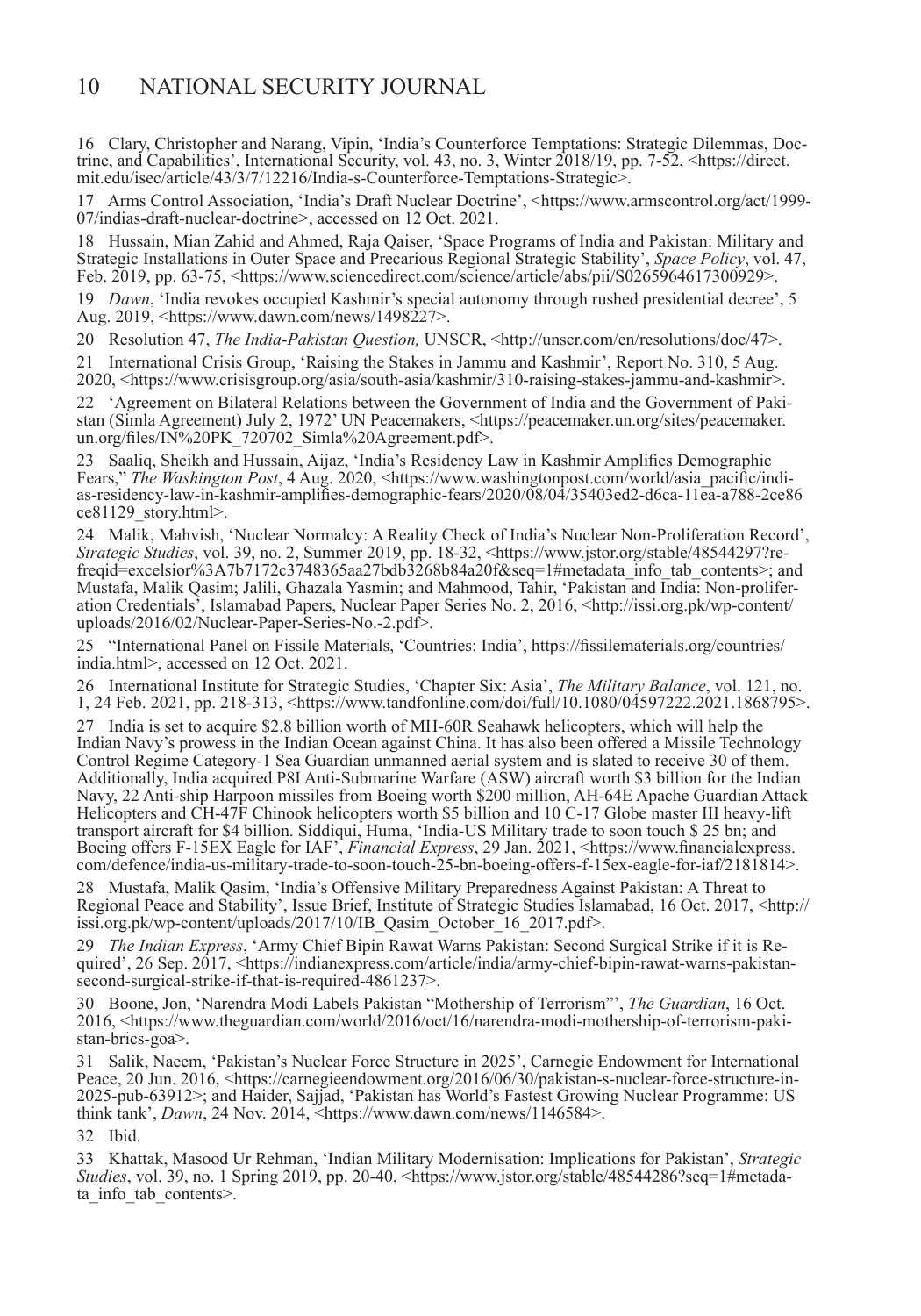34 Ministry of Foreign Affairs, Government of Pakistan, *Pakistan Nuclear Security Regime*, Government of Pakistan, 2020, https://mofa.gov.pk/wp-content/uploads/2020/02/NSRFinal08-02-2020.pdf>.

35 Mirza, Adeel Mukhtar, 'Pakistan Has Contributed Significantly to the Fight Against Terrorism' *The Diplomat*, 8 Jan. 2021, <https://thediplomat.com/2021/01/pakistan-has-contributed-significantly-to-the-fight-against-terrorism>.

36 Ministry of Foreign Affairs, Government of Pakistan, *Pakistan Nuclear Security Regime*, Government of Pakistan, 2020, https://mofa.gov.pk/wp-content/uploads/2020/02/NSRFinal08-02-2020.pdf>. 37 Ibid.

38 Mustafa, Malik Qasim; Jalil, Ghazala Yasmin; and Azad, Tahir Mahmood, 'Pakistan's Export Control Regime', Islamabad Papers 2016, Nuclear Paper Series No 5, Institute of Strategic Studies Islamabad, <https://issi.org.pk/pakistans-export-control-regime>.

39 Mustafa, Malik Qasim; Jalili, Ghazala Yasmin; and Mahmood, Tahir, 'Pakistan and India: Non-proliferation Credentials', Islamabad Papers, Nuclear Paper Series No. 2, 2016, <http://issi.org.pk/wp-content/uploads/2016/02/Nuclear-Paper-Series-No.-2.pdf>.

40 For the application of peaceful nuclear technology in Pakistan, see Pakistan Atomic Energy Com- mission, <http://www.paec.gov.pk>.

41 Craig, Malcolm M., 'Where did the idea of an 'Islamic bomb' come from?," *The Conversation*, 9 Feb. 2017, <https://theconversation.com/where-did-the-idea-of-an-islamic-bomb-come-from-69385>.

42 Urban, Mark, 'Saudi nuclear weapons "on order" from Pakistan', *BBC*, 6 Nov. 2013, <https://www. bbc.com/news/world-middle-east-24823846>.

43 Pakistan has repeatedly denied media reports on selling nuclear technology or weapons to Saudi Arabia. *Al Arabiya*, 'Pakistan Denies Any Nuclear Deal with Saudi Arabia', *Al Defaiya*, 11 Nov. 2013, ar-deal-with-saudi-arabia>; and *AFP*, 'Pakistan Denies Saudi Nuclear Sale', *The Express Tribune*, 5 Jun. 2015, <https://tribune.com.pk/story/898183/pakistan-denies-saudi-nuclear-sale>.

44 Examples include the Indo-US nuclear deal, the Indo-US 10 Year Defence Framework Agreement, Logistics Exchange Memorandum of Agreement (LEMOA), Communications, Compatibility and Security Agreement (COMCASA), the Industrial Security Agreement (ISA) and Basic Exchange and Cooperation Agreement for Geo-Spatial Cooperation (BECA). Kullashri, Vaibhav, 'India's Defence Ties with Major Powers and Its Impact' fence-ties-with-major-powers-and-its-impact>; and Garamone, Jim, 'U.S., India Sign 10-Year Defense Framework Agreement," US Department of Defence, 4 Jun. 2015, <https://www.defense.gov/Explore/ News/Article/Article/604775>; *Indian Defence Review*, 'India and the US Sign the Logistics Exchange Memorandum of Agreement (LEMOA)', 30 Aug. 2016, <http://www.indiandefencereview.com/news/ india-and-the-us-sign-the-logistics-exchange-memorandum-of-agreement-lemoa>; Pubby, Manu, 'India, US ink COMCASA deal at 2+2 Dialogue', *The Economic Times*, 7 Sep. 2018, <https://economictimes. indiatimes.com/news/defence/comcasa-india-to-get-access-to-real-time-encrypted-information-from-us/ articleshow/65710975.cms?from=mdr>; and *The Economic Times*, 'Basic Exchange and Cooperation Agreement for Geo-Spatial Cooperation', 23 Oct. 2020, <https://economictimes.indiatimes.com/news/ defence/basic-exchange-and-cooperationagreement-for-geo-spatial-cooperation/articleshow/78820683. cms>.

45 Department of State, *A Free and Open Indo-Pacific: Advancing a Shared Vision*, United States of America, 4 Nov. 2019, <https://www.state.gov/wp-content/uploads/2019/11/Free-and-Open-Indo-Pacific-4Nov2019.pdf>; and Office of the Press Secretary, *Remarks by President Obama to the Australian Parliament*, The White House, 17 Nov. 2011, <https://obamawhitehouse.archives.gov/the-press-office/2011/11/17/remarks-president-obama-australian-parliament>.

46 Council on Foreign Relations, 'U.S.-India Relations: 1947-2020', <https://www.cfr.org/timeline/ us-india-relations>.

47 Office of the Executive Director for International Cooperation, 'US-India Defence Technology and Trade Initiative', US Department of Defense, <http://www.acq.osd.mil/ic/DTTI.html>; *Indian Defence Review*, 'India and the US Sign the Logistics Exchange Memorandum of Agreement (LEMOA)', 30 Aug. 2016, <http://www.indiandefencereview.com/news/india-and-the-us-sign-the-logistics-exchangememorandum-of-agreement-lemoa>; Pubby, Manu, 'India, US ink COMCASA deal at 2+2 Dialogue', *The Economic Times*, 7 Sep. 2018, <https://economictimes.indiatimes.com/news/defence/comcasa-indiato-get-access-to-real-time-encrypted-information-from-us/articleshow/65710975.cms?from=mdr>; and *The Economic Times*, 'Basic Exchange and Cooperation Agreement for Geo-Spatial Cooperation', 23